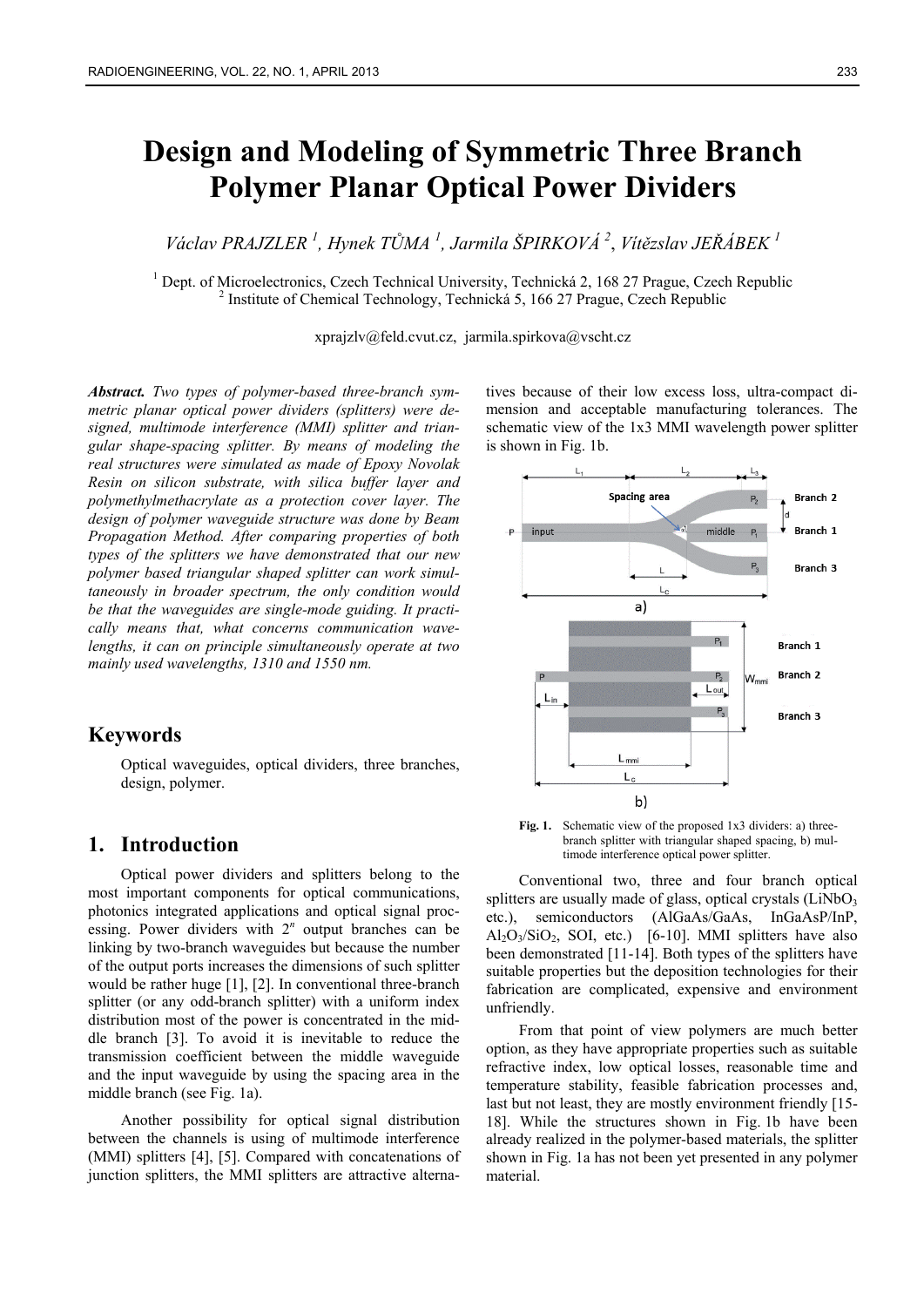In this paper we are going to present our new approach to construct the splitter of the type shown in Fig. 1a using Epoxy Novolak Resin (ENR) polymer as core waveguide layer. This resin has excellent optical properties (optical losses 0.15 dB/cm at 1310 nm, 0.46 dB/cm at 1550 nm) and can be easily prepared [19-21]. In our design silicon with silica buffer layer was used as a substrate because it provides good compatibility with the silicon-based technology and enables easy integration with other photonics structures and electrical elements. Polymethylmethacrylate (PMMA) was used as cover protection layer.

# **2. Design of the Single Mode Optical Polymer Ridge Waveguide**

Optical communication systems usually operate at wavelength range from 1260 to 1560 nm because the back bone optical networks are formed by silica fibers, which loss spectrum has two low-loss windows: one from 1200 to 1350 nm, and the one second ranges from 1450 to 1600 nm (see Fig. 2) [22]. That was the reason why we designed our photonics structures for operating in above mentioned wavelength ranges.



**Fig. 2.** The low-attenuation regions of an optical fiber and wavelength spectrum used in optical telecommunications systems.

In photonics applications it would be also desirable to deposit all the components directly onto silicon substrates, however, silicon layer has very high refractive index and therefore it is necessary to insert so called transition buffer layer between the silicon substrate and the core waveguide layer and for that silica layer would be suitable.

The design of the proposed optical waveguide structure is shown in Fig. 3 with polymer as the core waveguide layer deposited on silica-on-silicon substrate. PMMA polymer was used as the cover protection layer.

In order to achieve the most accurate parameters of the structures, the first step of the design was deposition of the silica buffer layer  $(SiO<sub>2</sub>)$ , optical waveguide layer

(ENR) and protection cover layer (PMMA) on silicon substrate.



**Fig. 3.** Schematic view of the ENR optical polymer ridge waveguide.

Refractive indices of every deposited layer were measured by ellipsometry in spectral range from 600 to 1600 nm (Fig. 4).



**Fig. 4.** Refractive indices of the applied layers measured by ellipsometry.

The obtained value of the refractive indices for the most important wavelengths and the data used for the designing are summarized in Tab. 1.

| wavelength | refractive index |                   |       |                   |
|------------|------------------|-------------------|-------|-------------------|
| (nm)       | $n_{Si}$         | $n_{\rm s}$       | $n_f$ | $n_{c}$           |
|            | $(-)$            | $\left( -\right)$ | $(-)$ | $\left( -\right)$ |
| 532        | 4.069            | 1.468             | 1.609 | 1.491             |
| 650        | 3.811            | 1.465             | 1.598 | 1.486             |
| 850        | 3.629            | 1.460             | 1.589 | 1.481             |
| 1260       | 3.507            | 1.457             | 1.583 | 1.478             |
| 1310       | 3.499            | 1.457             | 1.582 | 1.478             |
| 1550       | 3.475            | 1.456             | 1.580 | 1.477             |
| 1600       | 3.471            | 1.456             | 1.580 | 1.477             |

**Tab. 1.** The most important values of the refractive indices of the applied materials measured by optical ellipsometry and used for designing the structures of the dividers.

The designs of the single mode ridge waveguides were then done by means of modification of dispersion equation [23], which was refined by 3D Beam Propagation Method using BeamPROP<sup>TM</sup> software [24]. The thickness  $(h_f)$  and width  $(w)$  of the ridge optical waveguide layer were set to be single-mode-guiding for operating wavelengths 650 nm, 1310 nm or 1550 nm. Thickness of the  $SiO<sub>2</sub>$  buffer layer ( $h<sub>s</sub>$ ) and PMMA cover protection layer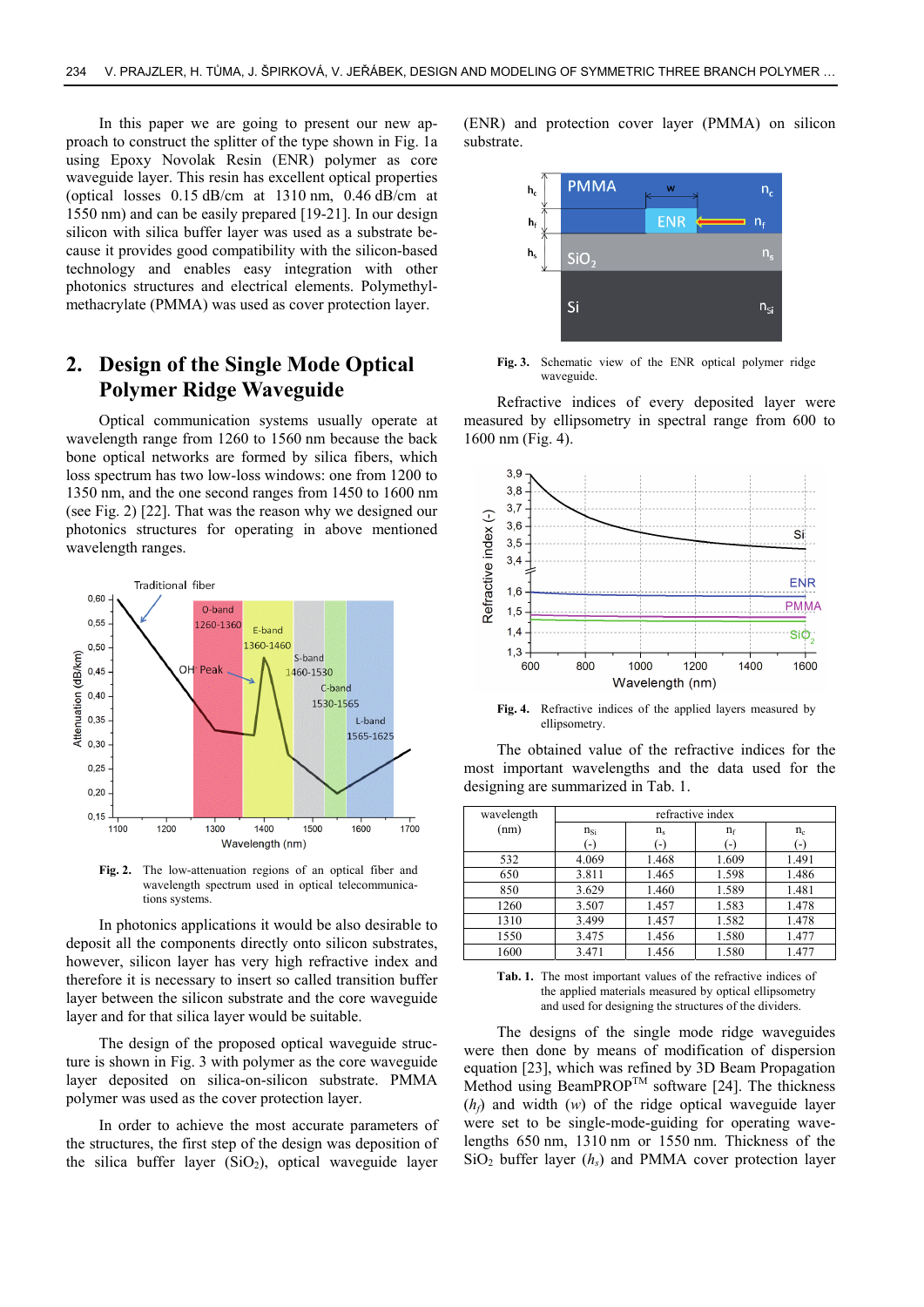$(h<sub>c</sub>)$  were set according to the calculated ones, which ensure that the out-coupled energy of the evanescent wave would be less than 1 %.

Results of the simulations of the planar waveguides for the 1310 nm wavelength (TE modes) are shown in Fig. 5a and calculated fundamental mode of the single mode ridge waveguides operating at 1310 nm is shown in Fig. 5b.



**Fig. 5.** a) Mode calculation of an optical planar waveguide for 1310 nm (TE modes), b) calculated fundamental mode of the ridge optical waveguide for 1310 nm.

| wavelength | dimension of the ridge waveguides |           |           |              |  |
|------------|-----------------------------------|-----------|-----------|--------------|--|
| (nm)       | hf<br>$\mathtt{n}_{\rm c}$        |           | $\rm n_s$ | W            |  |
|            | (um)                              | $(\mu m)$ | $(\mu m)$ | (um          |  |
| 650        | 0.57                              | 0.89      | .31       | 0.55         |  |
| 1310       | .19                               | 1.88      | 2.72      | . 61         |  |
| 1550       | $\overline{4}$                    | 2.23      | 3 22      | $2^{\prime}$ |  |

**Tab. 2.** Calculated dimensions of the waveguides for single TE mode polymer waveguides (thickness of the buffer  $SiO<sub>2</sub>$  layer  $h<sub>s</sub>$  and PMMA protection cover layer  $h<sub>c</sub>$ were calculated to get the out-coupled energy of the evanescent wave less than 1 %).

Calculated effective refractive indices for fundamental modes are approximately 1.5229 at 650 nm, 1.5227 at 1310 nm and 1.5110 at 1550 nm. The data show that between the heights  $h_f$  of the ENR waveguide from approximately 2.7  $\mu$ m to 5.1  $\mu$ m a single mode guiding at 1310 nm can be achieved. For the  $h_f$  bigger than 5.1  $\mu$ m multiple modes will start propagating. To ensure that the out-coupled energy of the evanescent wave would be less than 1 % at 1310 nm, the thickness of the buffer  $SiO<sub>2</sub>$  layer  $h<sub>s</sub>$  must be bigger than 2.72 µm and thickness of the PMMA protection cover layer  $h_c$  has to be bigger than 1.88  $\mu$ m. Dimensions of the TE single mode ridge waveguides, buffer layer and cover protection layer for operating wavelength 650 nm, 1310 nm and 1550 nm are shown in Tab. 2.

# **3. Design of the Three Branch Divider with Triangular Shape Spacing**

Normally in the three-branch waveguide with a uniform refractive index distribution the most of the optical power will be predominantly driven via the middle branch. To provide symmetrical distribution of the power triangular shape-spacing is inserted between the input and the middle output branches (see Fig. 1a). It will make the power quantity decreased in the middle branch while it is increased in two side branches. Applying this area the transmission coefficient between the main waveguide and the middle branch will be lowered. When the spacing area is zero, the structure becomes a conventional three-branch waveguide. When the spacing area is large the structure becomes a Y-branch-like structure, with a small transmission coefficient between the middle and the main waveguide [3]. However, the accurate shape and size of the triangular shape-spacing can be designed in such a way that the resultant dividing of the optical power will be symmetrical (the same in all three branches).

Our design also aimed to optimize the dimension of the triangular shaped spacing to achieve symmetrical 1x3 powers splitting. For that optimization we used 3D Beam Propagation Method (BPM) with BeamPROP<sup>TM</sup> software. The optimized dimensions of the polymer 1x3 branching splitter with triangular shaped spacing for operating wavelengths of 650 nm, 1310 nm and 1550 nm are shown in Tab. 3.

| wavelength |       | $L_2$     | α   | Pı            | $P_2 = P_3$ |
|------------|-------|-----------|-----|---------------|-------------|
| (nm)       | (um)  | $(\mu m)$ | (0) | $\frac{1}{2}$ | (%)         |
| 650        | 81.5  | 400       | 0.7 | 31.4          | 32.4        |
| 1310       | 136.4 | 500       | 0.7 | 32.0          | 32.3        |
| 1550       | 150.5 | 500       | 0.7 | 32.2          | 32.0        |

**Tab. 3.** Dimensions of the optical polymer 1x3 branching splitter with triangular shaped spacing (where  $P_1$  is output power at middle branch  $2$ ,  $P_2$  is output power in the branch 1 and  $P_3$  is output power in the branch 3). For more details see Fig. 1a.

The simulations show that optimal distance (L) is 136.4 µm for operating wavelength 1310 nm and output power is approximately 32.3 % of the original value.

Calculated output power normalized to the input power as a function of the propagation distance is shown in Fig. 6. Because the spreading of the signals in both left and right branches (2 and 3) is symmetrical, so in Fig. 6 only two curves actually appear: one overlapping curve of left and right branches and one curve of the middle branch.

The normalized output amplitude is shown in Fig. 7.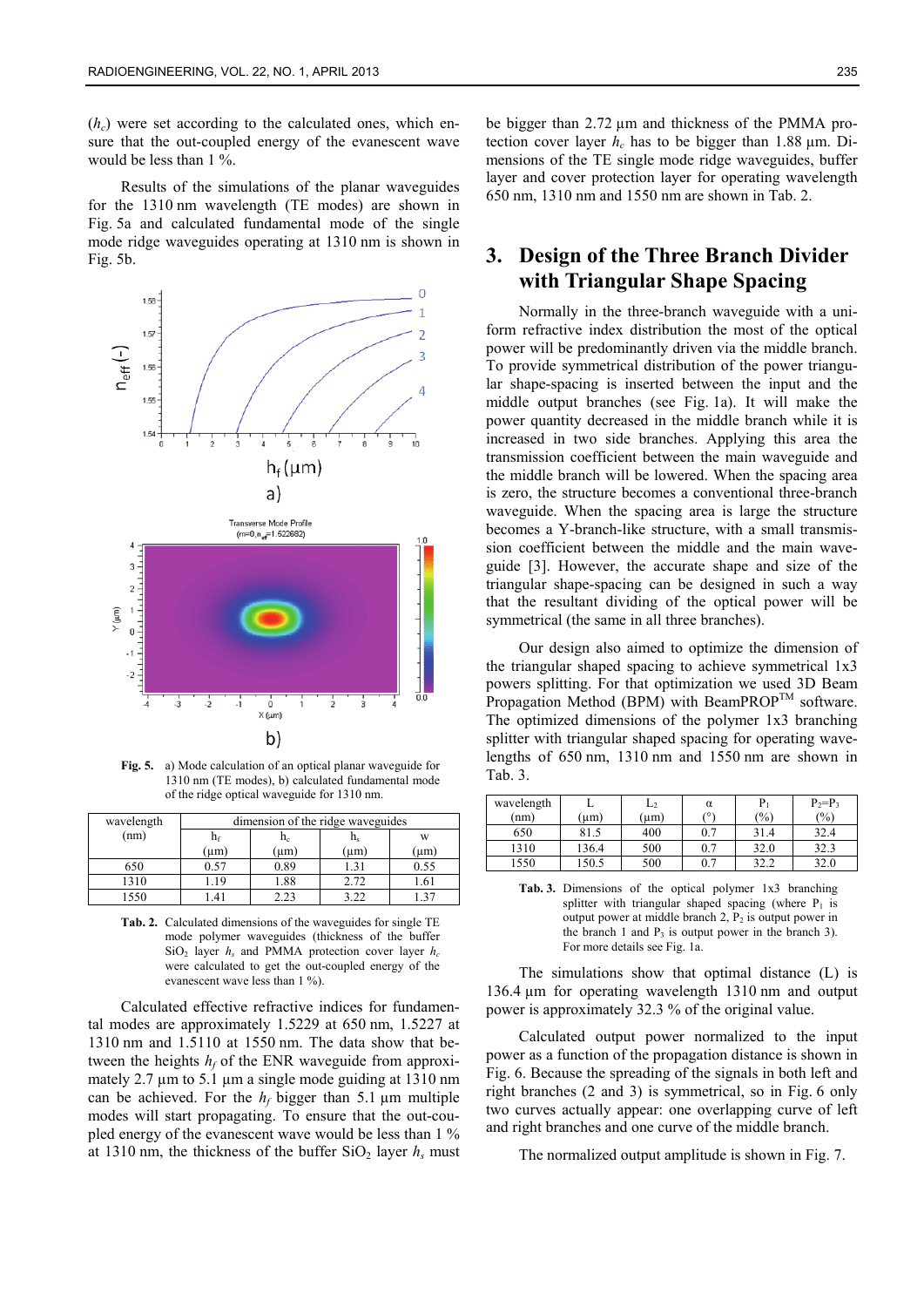

**Fig. 6.** Normalized output power versus propagation distance for the design of the optical polymer 1x3 branching splitter with triangular shaped spacing for 1310 nm.



**Fig. 7.** Normalized output amplitude for the design of the optical polymer 1x3 branching splitter with triangular shaped spacing for 1310 nm.

# **4. Splitters Based on the Principle of Multi-Mode Interference**

After the three-branch waveguide with triangular shaped spacing we designed 1x3 splitter based on the principle of the multi-mode interference (MMI). The splitter consists of one input single mode waveguide, one multimode interference waveguide and three single output waveguides (Fig. 1b). Principle of the MMI optical splitter is based on the self-imaging effect [4], [5], [25], [26]. Generally, self-imaging is a property of the multimode waveguides by which an input field profile is reproduced as single or multiple images at periodic intervals along the propagation direction of the waveguide. In the special case where the odd modes are not excited in the multimode waveguide, the 1-to-N beam splitters can be realized with multimode waveguides four times shorter [27]. This condition can be achieved by input feeding the multimode waveguide with a symmetric field profile. The imaging is obtained by linear combinations of the even symmetrical modes, and this type of MMI mechanism is called symmetric interference [26].

The multimode waveguide with width  $W_{\text{mmi}}$ , beat length *L* is defined as [4]:

$$
L = \frac{\pi}{\beta_0 - \beta_1} \approx \frac{4 \cdot n_{\text{eff}} \cdot W_{\text{mm}i}^2}{3 \cdot \lambda_0}
$$
 (1)

where  $\beta_0$  and  $\beta_1$  are the propagation constants,  $\lambda_0$  is the free space wavelength and  $n_{\text{eff}}$  is effective refractive index of the MMI. According to symmetric interference mechanism, the single images of the input field will be obtained at the multimode section length:

$$
L_{mmi} = p \cdot \frac{3 \cdot L}{4} \tag{2}
$$

for  $p = 1, 2, \ldots$ , while the *N* fold images obtained at distances (*N* is number of output waveguides):

$$
L_{mmi} = \frac{p}{N} \cdot \frac{3 \cdot L}{4}.
$$
 (3)

#### **4.1 Design of the Three Branch MMI Splitter**

For designing three branches MMI splitter we also used 3D BPM method using BeamPROP<sup>TM</sup> software and proposed three splitters for operating wavelength 650 nm, 1310 nm and 1550 nm. Optimized dimensions of such 1x3 MMI splitters are summarized in Tab. 4.

| wavelength | $L_{mmi}$ | $\rm{W}_{\rm{mmi}}$ |      | $P_1 = P_2$ |
|------------|-----------|---------------------|------|-------------|
| (nm)       | $(\mu m)$ | (um)                | (%)  | (%)         |
| 650        | 59.0      |                     | 26.4 | 26.2        |
| 1310       | 138.7     | 18                  | 26.1 | 26.5        |
| 1550       | 149.6     | 20                  | 27.9 |             |

**Tab. 4.** Dimensions of the design 1x3 splitter based on a principle of multi-mode interference (MMI).



**Fig. 8.** The simulation results in three branch MMI structure (The best imaging point is where the monitor plots share a maximum value).

Calculated output power normalized to the input power as a function of the propagation distance is shown in Fig. 8. The figure illustrates the optimal imaging length  $L_{mmi}$  for 1310 nm. The best imaging point in the terms of low loss and imbalance is around  $Z = 338.7 \text{ µm}$ , where the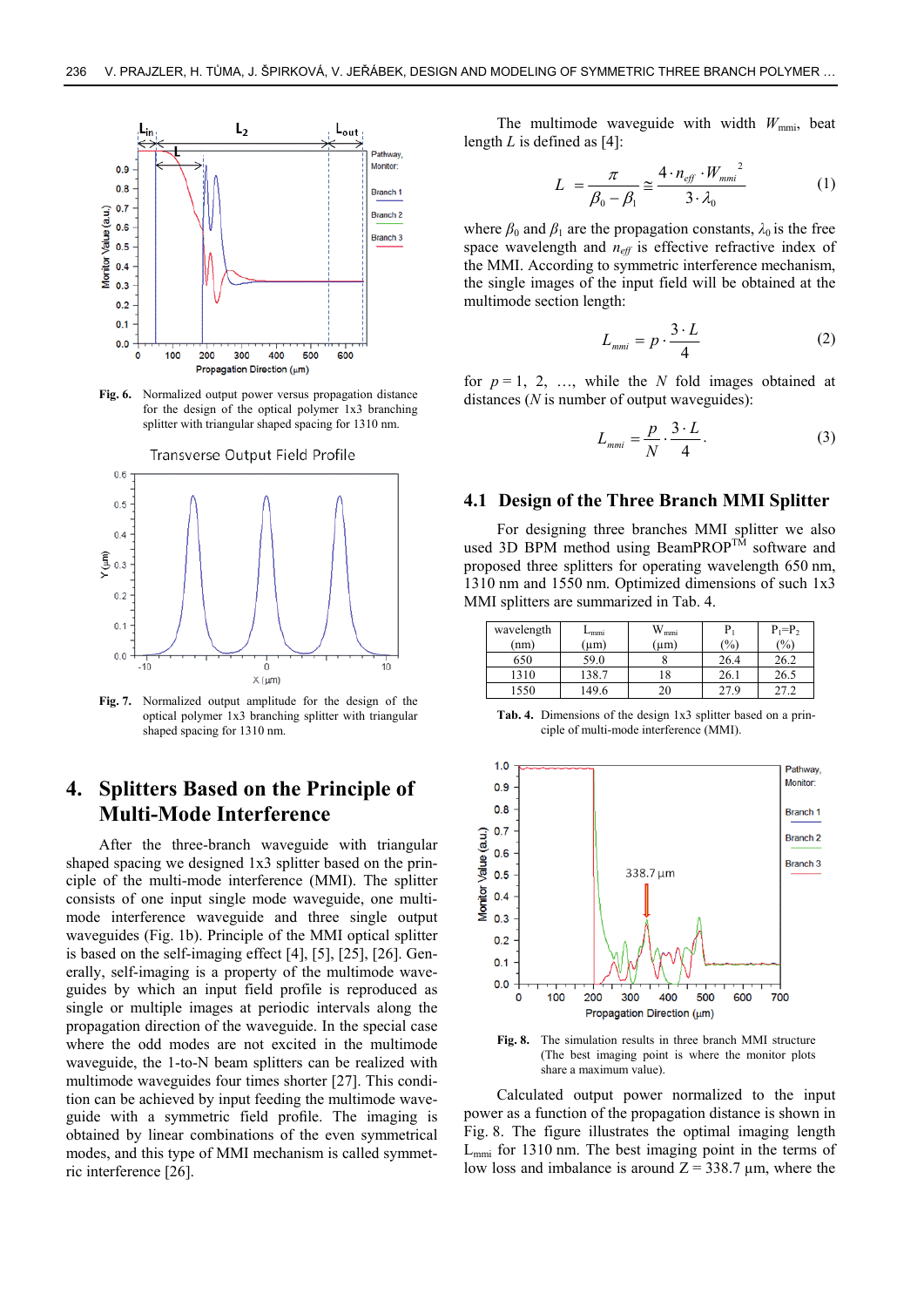three power monitors have almost the same local maxima value. The optimal value of  $L_{mmi}$  is therefore 138.7  $\mu$ m since the length of the input waveguide was set to  $200 \mu m$ .

Simulation results in the optimal length  $L_{mm}$  $(\lambda = 1310 \text{ nm})$  is shown in Fig. 9a and the normalized output amplitude is shown in Fig. 9b. Similarly as in Fig. 6 (see above) also in Fig. 9a there are apparent only two curves as originally left and right branches overlap in one curve and the curve of the middle branch remains.



**Fig. 9.** a) Results of simulation done at the optimal length  $L_{\text{mmi}}$ , and  $\lambda = 1310 \text{ nm}$ . b) Output field of the optimized MMI structure ( $\lambda$  = 1310 nm).

The simulations show that our MMI structure for the dimension of the single mode waveguide and for  $L_{\text{mm}}$  = 138.7 µm and  $W_{\text{mm}}$  = 18 µm ( $\lambda$  = 1310 nm) has the output power around 26%.

### **4.2 Design of the Three Branch Splitter for 650 nm / 1310 nm**

As mentioned above the MMI splitter consists of single mode input/output waveguides and a middle multimode interference waveguide. Function of the MMI splitter is based on the self-imaging effect and such structure operates at one wavelength  $\lambda_0$  (see equation 1).

Now we are going to demonstrate the design of our MMI structure that would simultaneously support two

wavelengths, 650 and 1310 nm. Again, light propagation through the MMI multiplexer was modeled on the bases of two-dimensional BPM method using BeamPROP<sup>TM</sup> software.

For simplicity the simulation was done for the dimensions  $w = 1.16 \text{ µm}$  and  $W_{\text{mmi}} = 18 \text{ µm}$ . Refractive indices used for simulation are given in Tab. 1. The results of the simulation are shown in Fig. 10 (Fig. 10a shows simulation for 650 nm and Fig. 10b for 1310 nm).



**Fig. 10.** The 2D-BPM simulation results in three branches MMI structure at a) 650 nm and b) 1310 nm.

The first resonance (for wavelength of 1310 nm) maximum output energy was found at  $L_{mm}$  = 140  $\mu$ m and it splits to be around 28.1 % (for output 1 and 3) and 30 % (for output 2). The second resonance for 1310 nm was found at  $L_{\text{mmi}}$  = 180 μm and it again splits to around 27.3 % (for output 1 and 3) and 29.0 % (for output 2). More details can be seen in Fig. 10b. For 650 nm, the *L*mmi will be 175 μm with the non-symmetrical output energy being 2x32 % (output waveguides 1, 3) for the outer outputs and 30.8 % (output waveguide 2 - see Fig. 10a) for the middle one.

In the ideal case the simulated output energy will be 3x33%, but it will be that case only if the input and output waveguides are the single-mode ones. But, a single mode supported at 1310 nm becomes a three-mode one at 650 nm. Also, one value of the *L*mmi that would allow for the maximal energy  $(3x33\%)$  output resonance at both 650 and 1310 nm cannot be found. Instead we may do a compromise by setting the *L*mmi= 378 μm, that will somehow lower the maximal output energy (3x29.5 %) but would work for both wavelengths (650 and 1310 nm). However one should still bear in mind that for the right function of the divider the inputs as well as the output waveguides are to be the single-mode ones. However, in practice it is very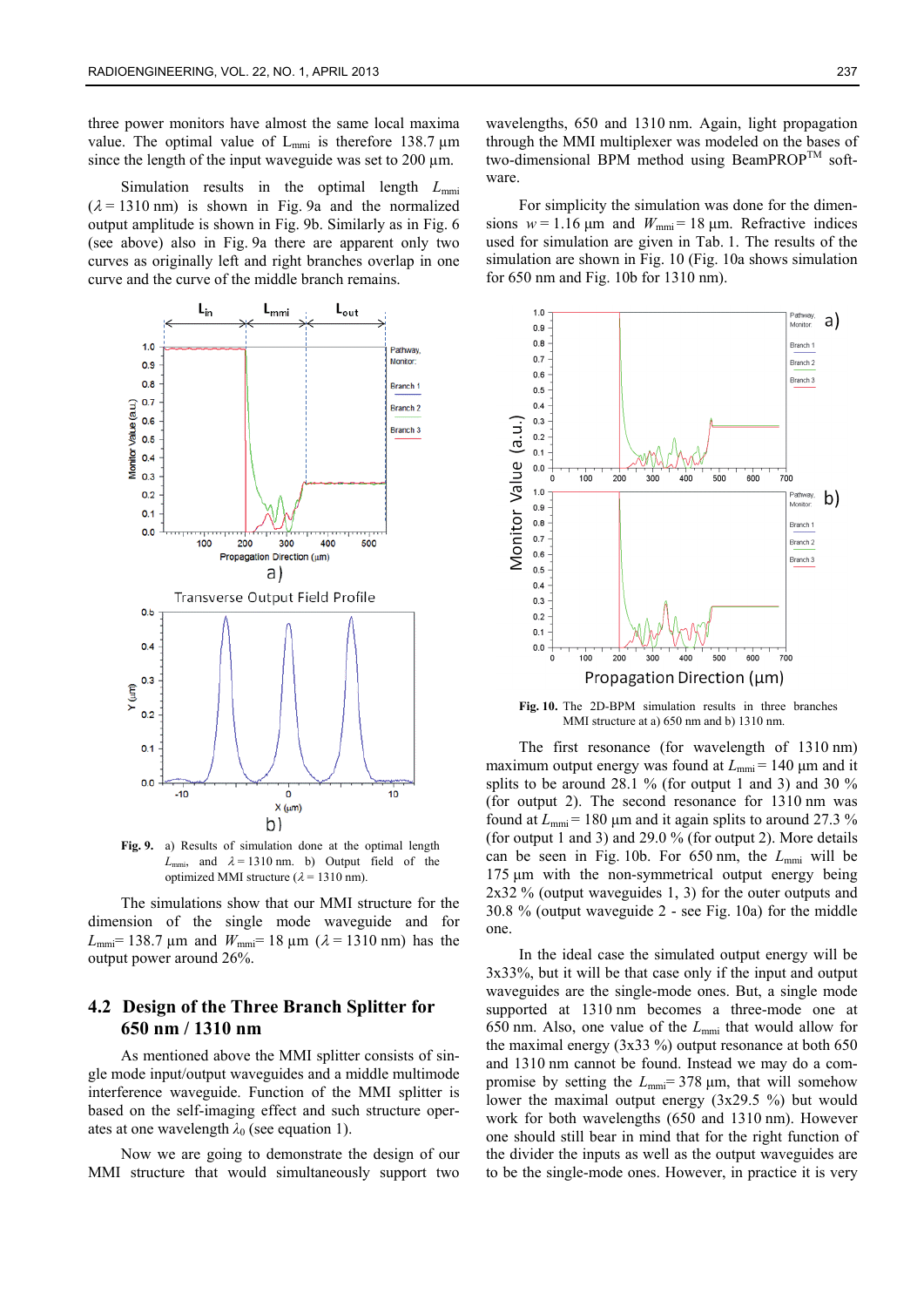difficult to find such dimensions of the waveguides that would fulfill that condition. If, in reality, it is not fulfilled and the number of the output modes is higher, the resulting energy will be lower as it splits into the pertinent mutually interacting modes.

There is a question, if, in principle, it is possible to construct an MMI splitter, which would simultaneously operate at two, say commonly used communication wavelengths 1310 and 1550 nm. Though it is highly desirable it would actually mean that the interference part  $L_{mmi}$  would be enormously huge. On the other side, structures having reasonably small  $L_{mmi}$  will have very low efficiency as they would have very low output energies (e.g., for  $L_{\text{mmi}} = 130 \text{ µm}$  it is around 14.9 %).

### **5. Conclusion**

We reported about design and modeling of two new types of polymer optical planar power 1x3 splitters done by Beam Propagation Method using RSoft software for three operating wavelengths at 650 nm, 1310 nm and 1550 nm. Proposal of a three-branch waveguide with triangular shaped spacing was elaborated as well after which we finally designed 1x3 splitter based on a principle of multimode interference.

Simulations showed that our three-branch waveguide with triangular shaped spacing had higher efficiency and can utilize broader spectrum of the wavelengths comparing to MMI. However, efficient coupling to a standard optical fiber would require a longer structure, which may be more demanding for the real structure because of possible bigger optical losses etc.

MMI structures have ultra-compact dimensions but they can operate only at one wavelength, moreover they are rather complicated and their manufacturing tolerances are limited. Generally, splitters with triangular shaped spacing can operate in wider spectral range and manufacturing tolerances are higher though dimensions of the structures are larger than the MMI structures. Finally the structure with the triangular spacing would provide better opportunity. Here we have demonstrated an entirely new option to construct such a splitter using cheap and feasible way.

# **Acknowledgements**

Our research is supported by the Ministry of Industry and Trade of the Czech Republic by grant no. FR-TI3/797 and by the research program of the Czech Technical University in Prague by project no. SGS11/156/OHK3/3T/13.

### **References**

[1] YABU, T., GESHIRO, M., MINAMI, N., SAWA, S. Symmetric

three-branch optical power divider with a coupling gap. *Journal of Lightwave Technology*, 1999, vol. 17, no. 9, p. 1693-1699.

- [2] HUANG, C.C., CHANG, C.Y., WANG, W.S. Single-mode fourbranch power divider with coupled wide-angle waveguides. *Microwave and Optical Technology Letters*, 2003, vol. 38, no. 4, p. 337-341.
- [3] BANBA, S., OGAWA, H. Novel symmetrical three-branch optical waveguide with equal power division. *IEEE Microwave and Guided Wave Letters*, 1992, vol. 2, no. 5, p. 188-190.
- [4] SOLDANO, L. B., PENNINGS, E. C. M. Optical multi-mode interference devices based on self-imaging - principles and applications. *Journal of Lightwave Technology*, 1995, vol. 13, no. 4, p. 615–627.
- [5] BESLEY, J. A., LOVE, J. D., LANGER, W. A multimode planar power splitter. *Journal of Lightwave Technology*, 1998, vol. 16, no. 4, p. 678-684.
- [6] HARUNA, M., BELANGER, M., YIP, G. L. Passive 3-branch optical power divider by K+ -ion exchange in glass. *Electronics Letters*, 1985, vol. 21, no. 12, p. 535-536.
- [7] WANG, T.J., HUANG, C.F., WANG, W.S. Wide-angle 1x3 optical power divider in LiNbO3 for variable power splitting. *IEEE Photonics Technology Letters*, 2003, vol. 15, no. 10, p. 1401- 1403.
- [8] MIN, D.S., LANGER, D. W., PANT, D. K., COALSON, R. D. Wide-angle low loss waveguide branching for integrated optics. *Integrated Optics*, 1997, vol. 16, no. 4, p. 331-342.
- [9] SAKAI, A., FUKAZAWA, T., TOSHIHIKO, B. Low loss ultra small branches in silicon photonics wire waveguide. *IEICE Trans. Electron.*, 2002, vol. E85-C, no. 4, p. 1033-1038.
- [10] GAO, Y., GONG, Z., BAI, R., HAO, Y.L., LI, X.H., JIANG, X.Q., WANG, M.H., PAN, J.X., YANG, J.Y. Multimode-waveguidebased optical power splitters in glass. *Chinese Physics Letters*, 2008, vol. 25, no. 8, p. 2912-2914.
- [11] HEATON, J. M., JENKINS, R. M., WIGHT, D. R., PARKER, J. T., BIRBECK, J. C. H., HILTON, K. P. Novel 1-to-N way integrated optical beam splitters using symmetric mode mixing in GaAs/AlGaAs multimode waveguides. *Applied Physics Letters*, 1992, vol. 61, no 15, p. 1754 – 1756.
- [12] WANG, F., YANG, J.Y., CHEN, L.M., JIANG, X., WANG, M. Optical switch based on multimode interference coupler. *IEEE Photonics Technology Letters*, 2006, vol. 18, no. 1-4, p. 421-423.
- [13] JINGTAO, Z., HUIHUI, Z., XINYU, LIU Design and fabrication of a compact multimode interference splitter with silicon photonic nanowires. *Chinese Optics Letters*, 2009, vol. 7, no. 11, p. 1041 to 1044.
- [14] BLAHUT, M., FRONIEWSKI, D. Self-imaging effects in curved gradient index multimode interference structures made by  $K^+$ -Na<sup>+</sup> ion exchange. *Optica Applicata*, 2009, vol. 39, no. 3, p. 445-458.
- [15] ELDADA, L., SHACKLETTE, L. W. Advances in polymer integrated optics. *IEEE Journal of Selected Topics in Quantum Electronics*, 2000, vol. 6, no. 1, p. 54-68.
- [16] MA, H., JEN, A.K.Y., DALTON, L. R. Polymer-based optical waveguides: Materials, processing, and devices. *Advanced Materials,* 2002, vol. 14, p. 1339-1365.
- [17] RABIEI, P., STEIER, W. H., ZHANG, C., DALTON, L. R. Polymer micro-ring filters and modulators. *IEEE Journal of Lightwave Technology,* 2002, vol. 20, p. 1968–1975.
- [18] WONG, W.H., LIU, K.K. CHAN, K.S., PUN, E.Y.B. Polymer devices for photonics applications. *Journal of Crystal Growth,* 2006, vol. 288, no. 1, p. 100-104.
- [19] BECHE, B., PELLETIER, N., GAVIOT, E., ZYSS, J. Single-mode